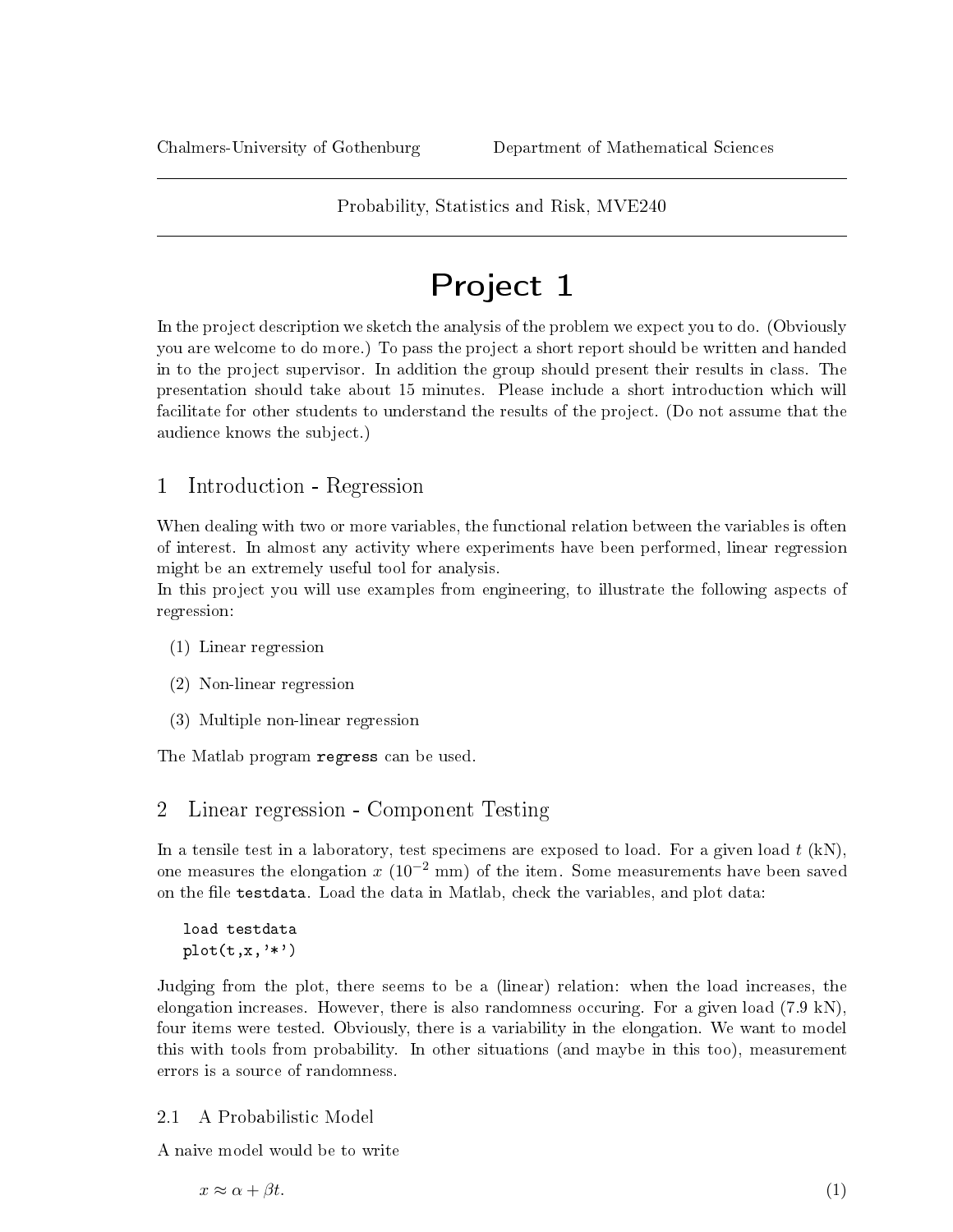However, in order to handle the randomness in the measurements, we introduce the variables  $\epsilon_i, i = 1, \ldots, 9$ . Assume that  $\epsilon_i \in N(0, \sigma^2)$ ; then we rewrite Eq. [\(1\)](#page-0-0) as

<span id="page-1-0"></span>
$$
x_i = \alpha + \beta t_i + \epsilon_i. \tag{2}
$$

Thus, we have 9 pairs of values  $(t_1, x_1), \ldots, (t_9, x_9)$  where  $t_1, \ldots, t_9$  are given quantities and  $x_1, \ldots, x_9$  are observations of independent random variables  $X_1, \ldots, X_9$ . The expectations represents a straight line and the (unknown) variance  $\sigma^2$  models the deviation from the line. The variable  $t$  is often called the independent variable, or covariate, while  $x$  is called the dependent variable.

#### 2.2 Estimates of Parameters

To estimate the parameters  $\alpha$  and  $\beta$  in the model given in Eq. [\(2\)](#page-1-0) one can use the Maximum Likelihood method. Derive the formulas for the ML-estimators of  $\alpha$  and  $\beta$ . in the case of Gaussian  $\epsilon_i$ .

In Statistics Toolbox in Matlab, there is a routine regress which performs least-squares estimation. (For Gaussian  $\epsilon_i$  LS and ML methods give the same estimators.) The parameters will be obtained in a vector **b**. The purpose of the part ones  $(9,1)$  in the call is to handle the so-called intercept (the constant term). Here is the call:

 $b = \text{regress}(x, [\text{ones}(9,1) t])$ 

The parameter  $\beta$  is given by  $b(2)$  while  $\alpha$  is found as  $b(1)$ . From the help text to the routine (help regress), you find that confidence intervals for the estimated parameters may be given as output if requested.

Plot the regression line in the same figure as the original data:

```
hold on
xest = b(1) + b(2) * t;plot(t,xest,'r.-')
```
### 2.3 Check of Residuals

In the model it is assumed that the residuals  $\epsilon_i$  belonged to a Gaussian distribution; let therefore examine the residuals. Create a vector res of residuals:

 $res = xest - x;$ 

Plot first the residuals in a probability paper.

wnormplot(res)

Of course, to draw any conclusions from only nine observations is almost nonsense. Assuming normality, we can estimate the variance  $\sigma^2$  of  $\epsilon_i$  (and check if zero mean):

wnormfit(res)

## 3 Non-linear regression - Fatigue of Metals

In some physical phenomena the strength of material, i.e. the capacity of carrying loads, is decreasing with time. The material is "aging" or "degrading". Typical examples of such phenomena are fatigue of materials, corrosion or failure of cables insulation. The speed of degradation may depend on the applied load.